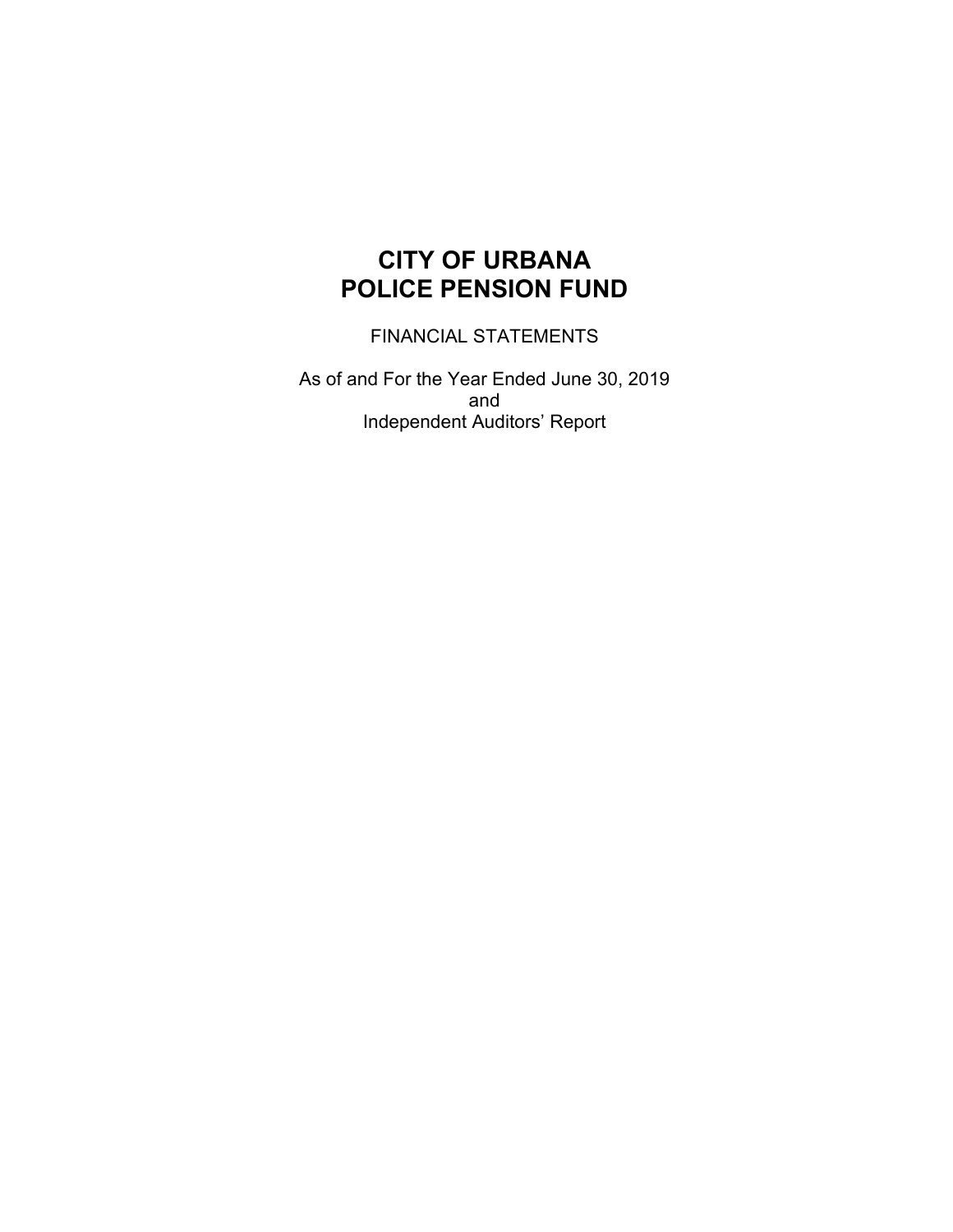

#### INDEPENDENT AUDITORS' REPORT

To the Honorable Mayor and Members of the City Council City of Urbana Police Pension Fund Urbana, Illinois

#### **Report on the Financial Statements**

We have audited the accompanying financial statements of the City of Urbana Police Pension Fund, a pension trust fund of the City of Urbana, as of and for the year ended June 30, 2019, and the related notes to the financial statements, which collectively comprise the City of Urbana Police Pension Fund's basic financial statements as listed in the table of contents.

#### *Management's Responsibility for the Financial Statements*

Management is responsible for the preparation and fair presentation of these financial statements in accordance with accounting principles generally accepted in the United States of America; this includes the design, implementation, and maintenance of internal control relevant to the preparation and fair presentation of financial statements that are free from material misstatement, whether due to fraud or error.

#### *Auditors' Responsibility*

Our responsibility is to express an opinion on these financial statements based on our audit. We conducted our audit in accordance with auditing standards generally accepted in the United States of America. Those standards require that we plan and perform the audit to obtain reasonable assurance about whether the financial statements are free from material misstatement.

An audit involves performing procedures to obtain audit evidence about the amounts and disclosures in the financial statements. The procedures selected depend on the auditors' judgment, including the assessment of the risks of material misstatement of the financial statements, whether due to fraud or error. In making those risk assessments, the auditor considers internal control relevant to the City of Urbana Police Pension Fund's preparation and fair presentation of the financial statements in order to design audit procedures that are appropriate in the circumstances but not for the purpose of expressing an opinion on the effectiveness of the City of Urbana Police Pension Fund's internal control. Accordingly, we express no such opinion. An audit also includes evaluating the appropriateness of accounting policies used and the reasonableness of significant accounting estimates made by management, as well as evaluating the overall presentation of the financial statements.

We believe that the audit evidence we have obtained is sufficient and appropriate to provide a basis for our audit opinion.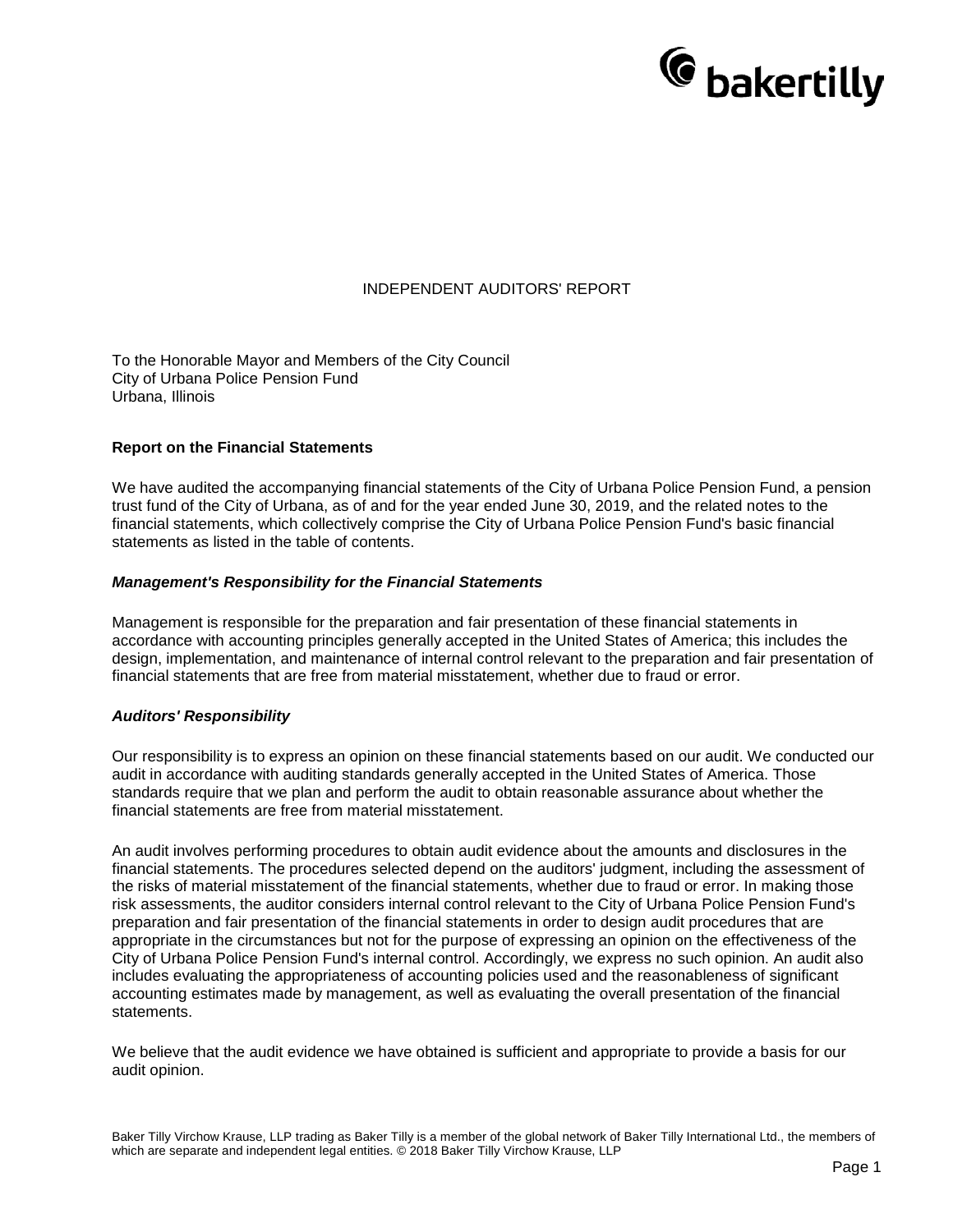To the Honorable Mayor and Members of the City Council City of Urbana Police Pension Fund

#### *Opinion*

In our opinion, the financial statements referred to above present fairly, in all material respects, the financial position of the City of Urbana Police Pension Fund as of June 30, 2019, and the changes in financial position for the year then ended in accordance with accounting principles generally accepted in the United States of America.

#### *Other Matter*

#### *Required Supplementary Information*

Accounting principles generally accepted in the United States of America require that the required supplementary information as listed in the table of contents be presented to supplement the basic financial statements. Such information, although not a part of the basic financial statements, is required by the Governmental Accounting Standards Board who considers it to be an essential part of financial reporting for placing the basic financial statements in an appropriate operational, economic, or historical context. We have applied certain limited procedures to the required supplementary information in accordance with auditing standards generally accepted in the United States of America, which consisted of inquiries of management about the methods of preparing the information and comparing the information for consistency with management's responses to our inquiries, the basic financial statements, and other knowledge we obtained during our audit of the basic financial statements. We do not express an opinion or provide any assurance on the information because the limited procedures do not provide us with sufficient evidence to express an opinion or provide any assurance.

Management has omitted management's discussion and analysis that accounting principles generally accepted in the United States of America require to be presented to supplement the basic financial statements. Such missing information, although not a part of the basic financial statements, is required by the Governmental Accounting Standards Board who considers it to be an essential part of financial reporting for placing the basic financial statements in an appropriate operational, economic, or historical context. Our opinion on the basic financial statements is not affected by this missing information.

Baker Tilly Virchaw Krause, LLP

Oak Brook, Illinois December 20, 2019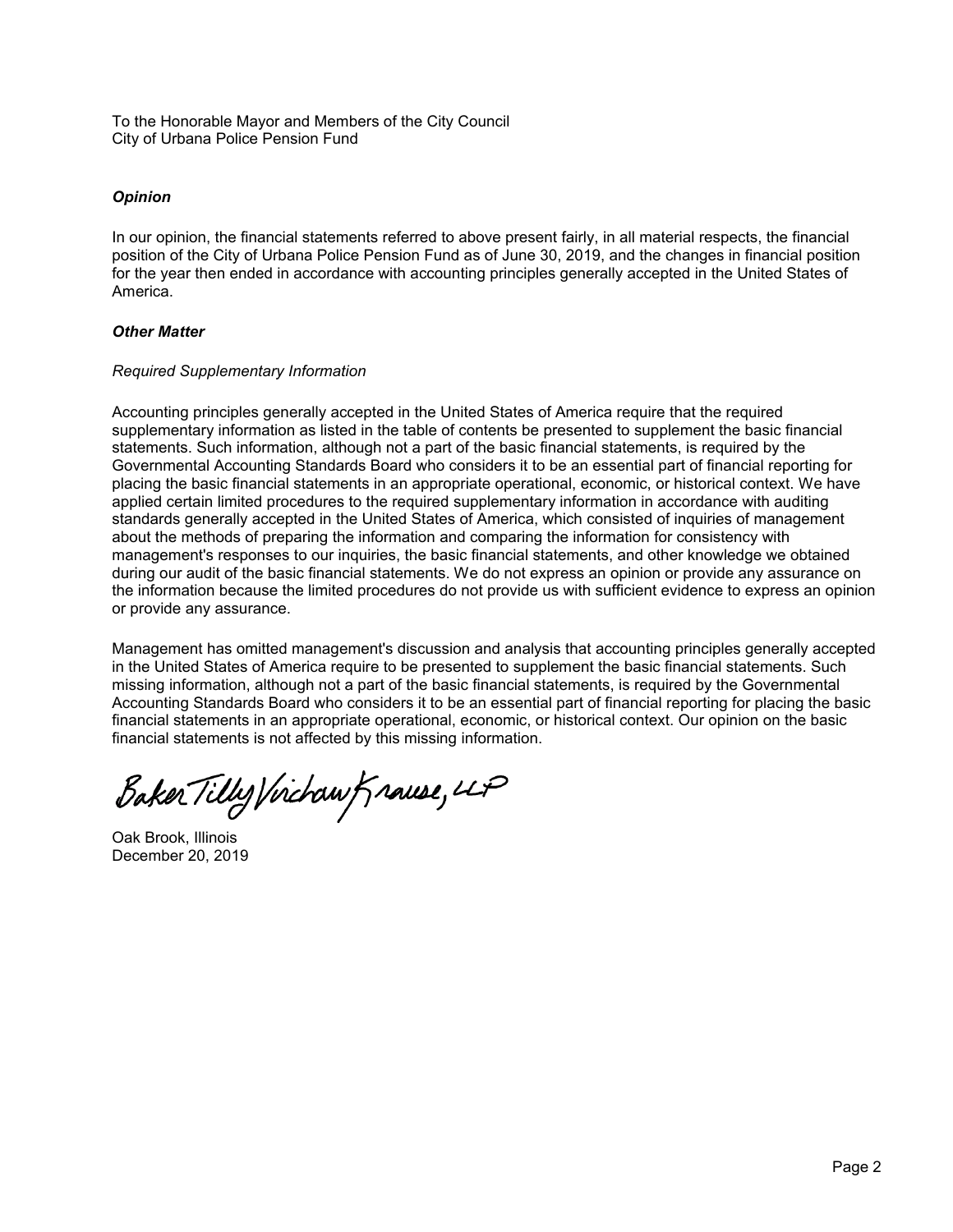## STATEMENT OF FIDUCIARY NET POSITION

As of June 30, 2019

| <b>Assets</b>                         |                  |
|---------------------------------------|------------------|
| Cash and cash equivalents             | \$<br>2,243,174  |
| Investments:                          |                  |
| U.S. government and agency securities | 9,912,366        |
| Mutual funds                          | 19,005,238       |
| <b>Stocks</b>                         | 4,861,630        |
| Corporate bonds                       | 4,192,974        |
| Receivables:                          |                  |
| Accrued interest                      | 70,581           |
| <b>Total Assets</b>                   | 40,285,963       |
| <b>Liabilities</b>                    |                  |
| Accounts payable                      | 11,110           |
| <b>Total Liabilities</b>              | 11,110           |
| <b>Net Position</b>                   |                  |
| Net position restricted for pensions  | \$<br>40,274,853 |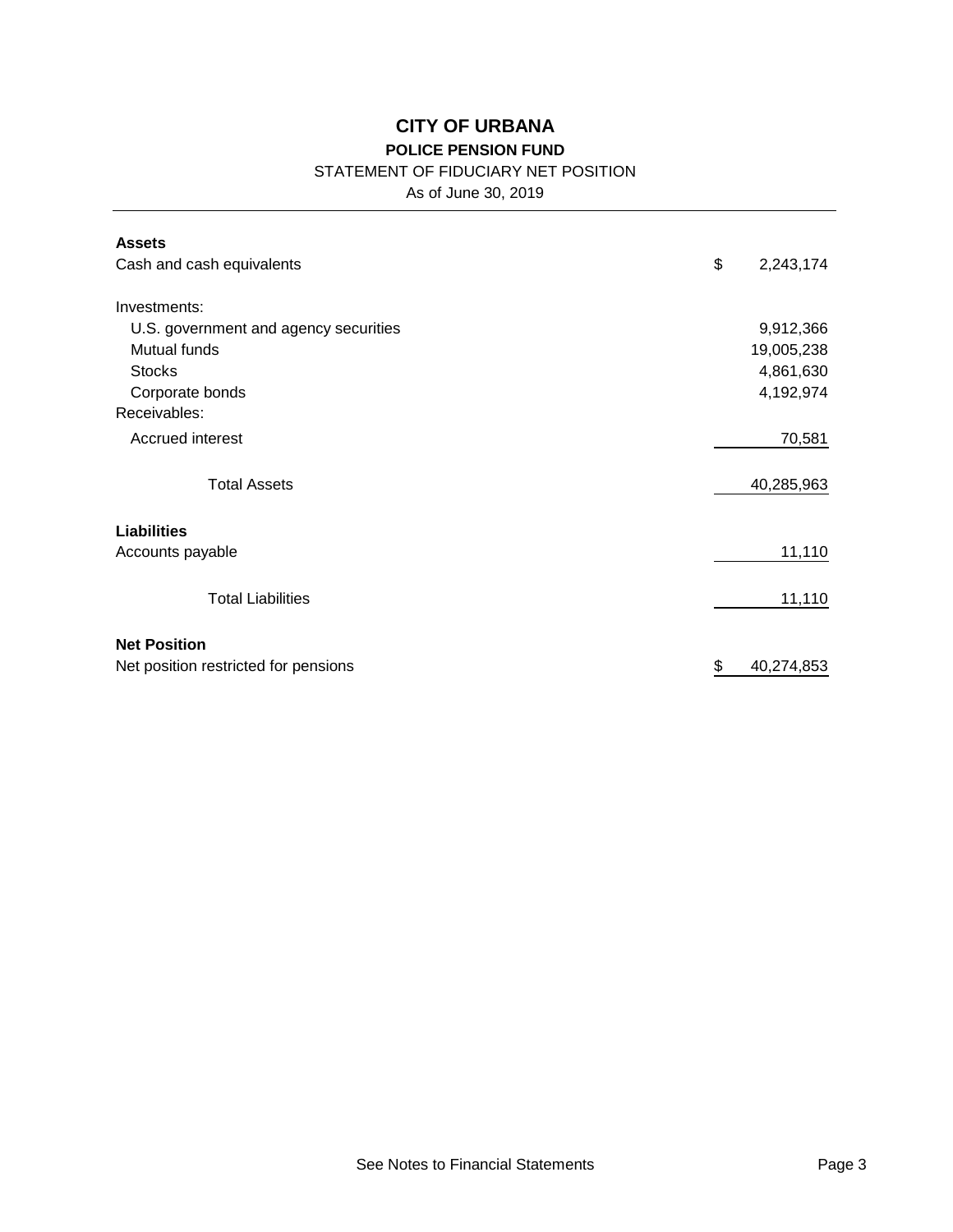## STATEMENT OF CHANGES IN FIDUCIARY NET POSITION

For the Year Ended June 30, 2019

| <b>Additions</b>                                    |                  |
|-----------------------------------------------------|------------------|
| <b>Employer contributions</b>                       | \$<br>1,035,976  |
| Employee contributions                              | 474,021          |
| Other                                               | 120,990          |
| <b>Total contributions</b>                          | 1,630,987        |
| Investment income                                   | 894,878          |
| Net appreciation in fair value of investments       | 1,525,125        |
| Less: investment expenses                           | (192, 484)       |
| Net investment income                               | 2,227,519        |
| <b>Total Additions</b>                              | 3,858,506        |
| <b>Deductions</b>                                   |                  |
| Benefits, including refunds of member contributions | 2,813,712        |
| Administration                                      | 37,561           |
| <b>Total Deductions</b>                             | 2,851,273        |
| <b>Net Increase in Fiduciary Net Position</b>       | 1,007,233        |
| <b>Net Position Restricted for Pensions</b>         |                  |
| Beginning of year                                   | 39,267,620       |
| End of year                                         | \$<br>40,274,853 |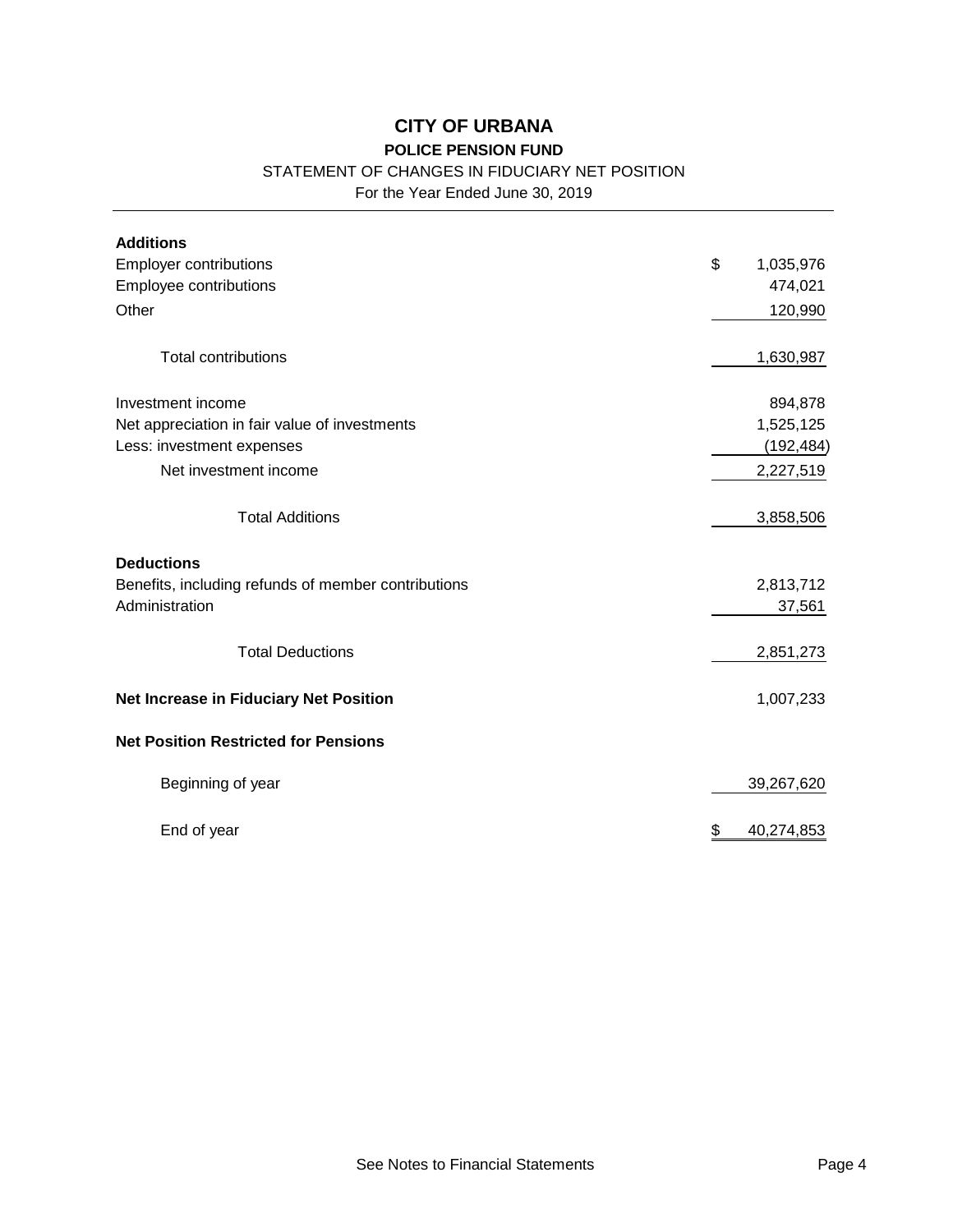#### **1. SUMMARY OF SIGNIFICANT ACCOUNTING POLICIES**

The Police Pension Fund (the Pension Fund) is a pension trust fund of the City of Urbana, Illinois. The Fund is used to account for the Police Pension Plan ("the Plan"), a single-employer, defined benefit plan for sworn police personnel of the City of Urbana ("the City").

The accounting policies of the Pension Fund conform to accounting principles generally accepted in the United States of America as applicable to governmental units. The accepted standard-setting body for establishing governmental accounting and financial reporting principles is the Governmental Accounting Standards Board (GASB).

#### **A. Reporting Entity**

The accompanying financial statements are limited to presenting only the individual Pension Fund and do not include any other funds of the City.

#### **B. Fund Accounting**

The Pension Fund uses funds to report on its fiduciary net position and the changes in its fiduciary net position. Fund accounting is designed to demonstrate legal compliance and to aid financial management by segregating transactions related to certain governmental functions or activities. A fund is a separate accounting entity with a self-balancing set of accounts. The Pension Fund is classified in this report in the fiduciary category.

#### **C. Measurement Focus and Basis of Accounting**

The accounting and financial reporting treatment applied to a fund is determined by its measurement focus. The Pension Fund is accounted for on a flow of economic resources measurement focus. With this measurement focus, all assets, deferred outflows of resources, liabilities and deferred outflows of resources associated with the operation of these funds are included on the balance sheet.

The Pension Fund is accounted for using the accrual basis of accounting. Consequently, its additions are recognized when they are earned and its deductions are recognized when they are incurred.

#### **D. Investments**

Investment purchases are recorded as of the trade date. Investments are stated at fair value for both reporting and actuarial purposes.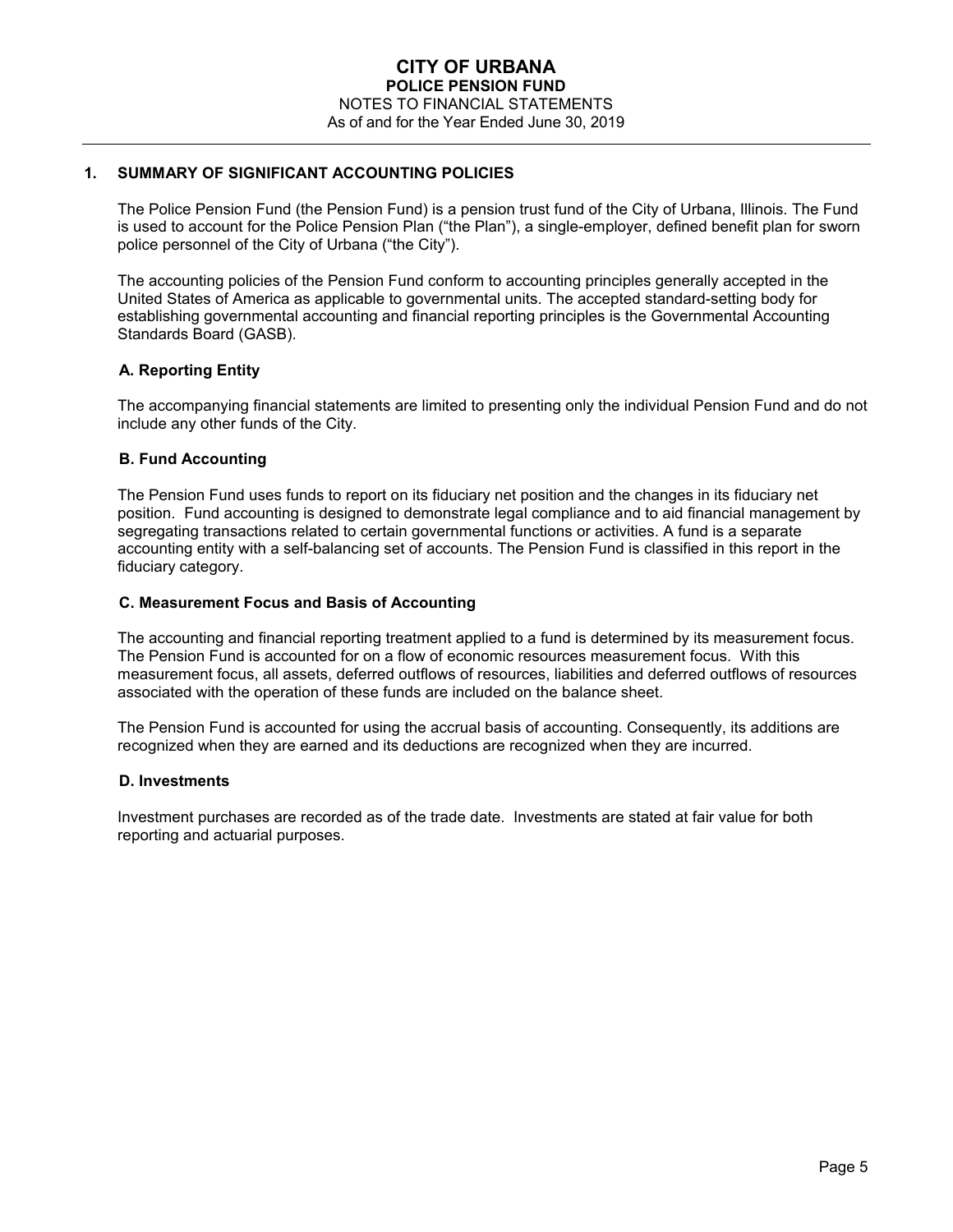#### **2. PLAN DESCRIPTION**

#### **A. Plan Administration**

Police sworn personnel are covered by the Pension Plan which is a defined benefit single-employer pension plan. Although this is a single-employer pension plan, the defined benefits and employee and minimum employer contributions are governed by Illinois Compiled Statutes (40 ILCS 5/3-1) and may be amended only by the Illinois legislature. The City accounts for the Pension Plan as a pension trust fund.

The Plan is governed by a five-member pension board. Two members appointed by the City's Mayor, one pension beneficiary elected by the membership, and two police employees elected by the membership constitute the pension board.

#### **B. Plan Membership**

At July 1, 2018, membership of the plan was as follows:

| 60     |
|--------|
| $-117$ |

#### **C. Benefits Provided**

As provided for in the Illinois Compiled Statutes, the Police Pension Fund provides retirement benefits as well as death and disability benefits to employees grouped into two tiers. Tier 1 is for employees hired prior to January 1, 2011 and Tier 2 is for employees hired after that date. The following is a summary of the Police' Pension Fund as provided for in Illinois Compiled Statutes.

*Tier 1* - Covered employees attaining the age of 50 or more with 20 or more years of creditable service are entitled to receive a monthly retirement benefit of one half of the monthly salary attached to the rank held at the date of retirement. The monthly pension shall be increased by one twelfth of 2.5% of such monthly salary for each additional month over 20 years of service through 30 years of service to a maximum of 75% of such monthly salary. Employees with at least 8 years but less than 20 years of credited service may retire at or after age 60 and receive a reduced retirement benefit. The monthly pension of a police officer who retired with 20 or more years of service after January 1, 1977 shall be increased annually, following the first anniversary date of retirement and paid upon reaching at least the age 55, by 3% of the original pension and 3% compounded annually thereafter.

Tier 2 - Covered employees attaining the age of 55 or more with 10 or more years of creditable service are entitled to receive a monthly pension of 2.5% of the final average salary for each year of creditable service. The salary is initially capped at \$106,800 but increases annually thereafter and is limited to 75% of final average salary. Employees with 10 or more years of creditable service may retire at or after age 50 and receive a reduced retirement benefit. The monthly pension of a police officer shall be increased annually on the January 1 occurring either on or after the attainment of age 60 or the first anniversary of the pension start date, whichever is later. Each annual increase shall be calculated at 3% or one-half the annual unadjusted percentage increase in the CPI, whichever is less.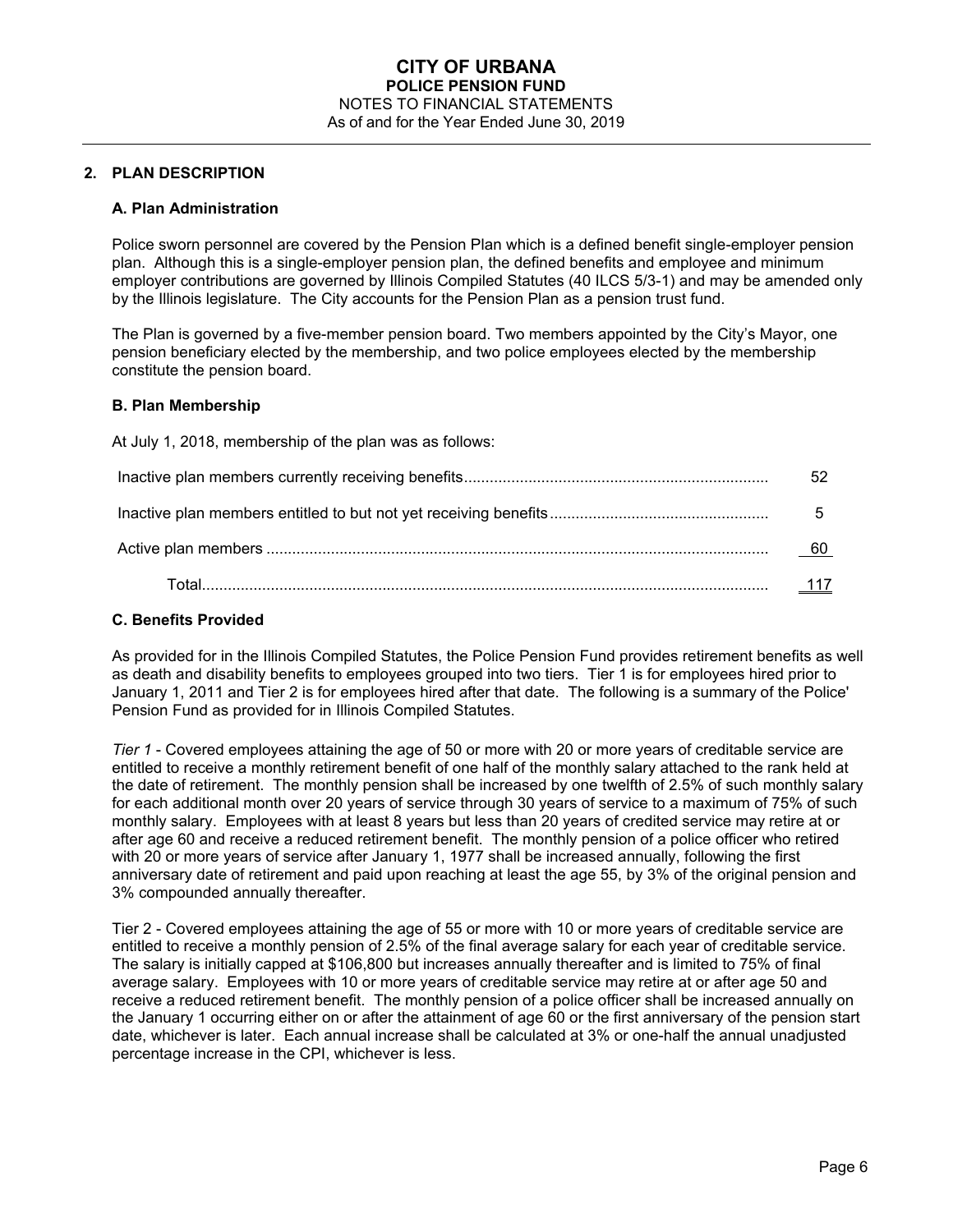#### **D. Contributions**

Participants are required by Illinois Compiled Statutes (ILCS) to contribute 9.91% of their base salary to the Plan. If a participant leaves covered employment with less than 20 years of service, accumulated participant contributions may be refunded without accumulated interest. The City is required to contribute the remaining amounts necessary to finance the Plan as actuarially determined by an enrolled actuary. Effective January 1, 2011, the City's contributions must accumulate to the point where the past service cost for the Plan is 90% funded by the year 2040. For the year ended June 30, 2019, the City's contribution was 29.20% of covered payroll.

#### **3. DEPOSITS AND INVESTMENTS**

#### **A. Investment Policy**

Illinois Statutes authorize the Pension Fund to make deposits/investments in insured commercial banks, savings and loan institutions, obligations of the U.S. Treasury and U.S. Agencies, insured credit union shares, money market mutual funds with portfolios of securities issued or guaranteed by the United States or agreement to repurchase these same obligations, repurchase agreements, short-term commercial paper rated within the three highest classifications by at least two standard rating services, the Illinois Funds Investment Pool, and IMET. Pension funds may also invest in certain non-U.S. obligations, Illinois municipal corporations tax anticipation warrants, veteran's loans, obligations of the State of Illinois and its political subdivisions, and the Illinois insurance company general and separate accounts, mutual funds meeting certain requirements, equity securities, and corporate bonds meeting certain requirements. Pension funds with net assets in excess of \$10,000,000 and an appointed investment adviser may invest an additional portion of its assets in common and preferred stocks and mutual funds, that meet certain requirements. The Pension Fund allows funds to be invested in any type of security authorized by the Illinois Pension Code.

The Pension Fund allows funds to be invested in any type of security authorized by the Illinois Pension Code. The Police' pension fund's informal investment policy, in accordance with Illinois Statutes, establishes the following target allocation across asset classes:

| Asset Class  | Target | Long-Term Expected<br><b>Real Rate of Return</b> |
|--------------|--------|--------------------------------------------------|
| Equities     | 55%    | 5.95%                                            |
| Fixed Income | 43%    | 2.73%                                            |
| Cash         | 2%     | $0\%$                                            |

State statutes limit the Pension Fund's investments in equities, mutual funds and variable annuities to 65%. Securities in any one company should not exceed 5% of the total fund.

The long-term expected rates of return on the Pension Fund's investments were determined using an asset allocation study conducted by the Pension Fund's investment management consultant as of June 30, 2019, in which best-estimate ranges of expected future real rates of return (net of pension plan investment expense and inflation) were developed for each major asset class. These ranges were combined to produce long-term expected rate of return by weighting the expected future real rates of return by the target asset allocation percentage and by adding expected inflation. Best estimates or arithmetic real rates of return for each major asset class included in the Fund's target asset allocation as of June 30, 2019 are listed in the table above.

#### **B. Custodial Credit Risk - Deposits**

With respect to deposits, custodial credit risk refers to the risk that, in the event of a bank failure, the government's deposits may not be returned to it. As of June 30, 2019, the Fund's bank deposits were covered by FDIC insurance.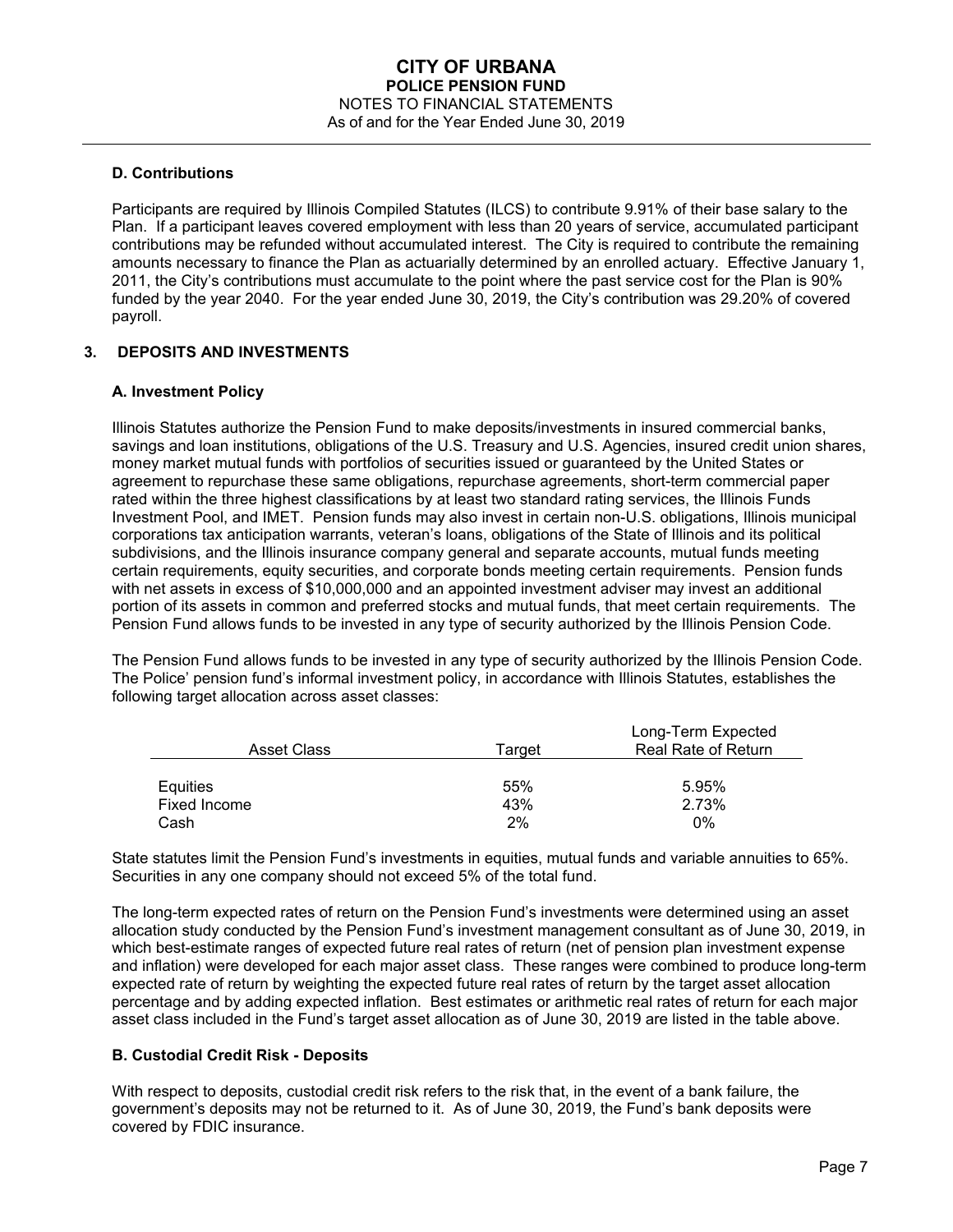#### **C. Custodial Credit Risk - Investments**

With respect to investments, custodial credit risk refers to the risk that, in the event of the failure of the counterparty to the investment, the Pension Fund will not be able to recover the value of its investments that are in possession of an outside party. As of June 30, 2019, no investments were exposed to custodial credit risk.

#### **D. Interest Rate Risk**

Interest rate risk is the risk that changes in interest rates will adversely affect the value of an investment.

As of June 30, 2019, the Pension Fund's investments were as follows:

|                 |                  | Maturity (in Years) |   |           |    |              |    |           |
|-----------------|------------------|---------------------|---|-----------|----|--------------|----|-----------|
|                 |                  | Less than           |   |           |    |              |    | More than |
| Investment Type | Fair Value       |                     |   | 1-5       |    | $6 - 10$     |    | 10        |
|                 |                  |                     |   |           |    |              |    |           |
| U.S. Treasury   |                  |                     |   |           |    |              |    |           |
| obligations     | \$<br>8.468.859  | \$<br>1,643,882     | S | 2,947,963 | \$ | 3,877,014 \$ |    |           |
| U.S. Agency     |                  |                     |   |           |    |              |    |           |
| obligations     | 1,443,507        | 1,234,706           |   | 202,954   |    | 1.264        |    | 4,583     |
| Corporate bonds | 4,192,974        | 49,997              |   | 3,531,191 |    | 611,786      |    |           |
| <b>Totals</b>   | \$<br>14,105,340 | \$<br>2,928,585     |   | 6,682,108 |    | 4,490,064    | \$ | 4,583     |

#### **E. Concentration of Credit Risk**

Concentration of credit risk is the risk of loss attributed to the magnitude of a government's investment in a single issuer. The Pension Fund's investment policy requires diversification of the investment portfolio to minimize risk of loss resulting from over-concentration in a particular type of security, risk factor, issuer, or maturity.

At June 30, 2019, there was no concentration of credit risk in the investment portfolio.

#### **F. Credit Risk**

State Statutes limit the investments in commercial paper to the top three ratings of two nationally recognized statistical rating organizations (NRSRO's). The Pension Fund's investment policy authorizes investments in any type of security allowed for in Illinois statutes regarding the investment of public funds. As of June 30, 2019, the Pension Fund's investments were rated as follows:

|                                                 | Moody's         |
|-------------------------------------------------|-----------------|
|                                                 | Investors       |
| <b>Investment Type</b>                          | <b>Services</b> |
|                                                 |                 |
| U.S. agency obligations (implicitly guaranteed) | Aaa             |
| Municipal bonds                                 | Aa3 - Aaa       |
| Corporate bonds                                 | Baa3 - Aaa      |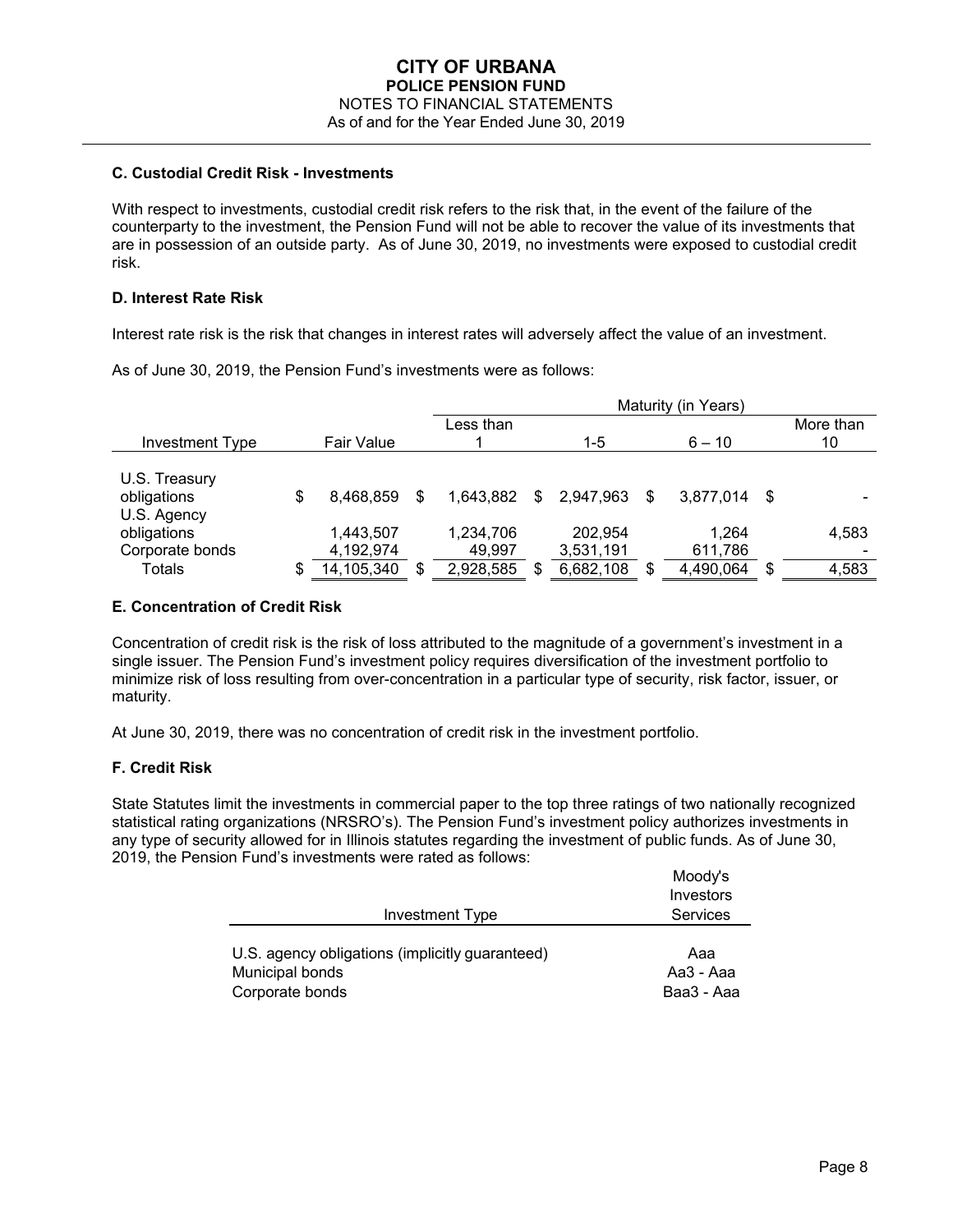#### **G. Rate of Return**

For the year ended June 30, 2019, the annual money-weighted rate of return on pension plan investments, net of Pension Fund investment expense, was 5.81%. The money-weighted rate of return expresses investment performance, net of investment expense, adjusted for the changing amounts actually invested.

#### **H. Fair Value Hierarchy**

The Fund categorizes its fair value measurements within the fair value hierarchy established by generally accepted accounting principles. The hierarchy is based on the valuation inputs used to measure the fair value of the asset. Level 1 inputs are quoted prices in active markets for identical assets; Level 2 inputs are significant other observable inputs; Level 3 inputs are significant unobservable inputs. As of June 30, 2019, the Fund's investments are measured using the market valuation method and valuation inputs as follows:

| <b>Investment Type</b>          | Level 1 |                | Level 2 |            |    | Level 3                  |  | Total      |  |
|---------------------------------|---------|----------------|---------|------------|----|--------------------------|--|------------|--|
|                                 |         |                |         |            |    |                          |  |            |  |
| U.S. Treasury obligations       | \$      |                | - \$    | 8,468,859  | -S | - \$                     |  | 8,468,859  |  |
| U.S. Agency obligations         |         | $\blacksquare$ |         | 1,443,507  |    | ۰                        |  | 1,443,507  |  |
| Corporate stock                 |         | 4,861,630      |         |            |    | ۰                        |  | 4,861,630  |  |
| Corporate bonds                 |         |                |         | 4,192,974  |    | $\blacksquare$           |  | 4,192,974  |  |
| Mutual funds - other than bonds |         | 19,005,238     |         |            |    | $\overline{\phantom{0}}$ |  | 19,005,238 |  |
| Totals                          | SS.     | 23,866,868     | \$      | 14,105,340 |    | ۰.                       |  | 37,972,208 |  |

#### **5. PENSION LIABILITY OF THE CITY**

#### **A. Net Pension Liability**

The components of the net pension liability of the City of Urbana as of June 30, 2019, were as follows:

| Total pension liability                     | S | 62,587,683 |
|---------------------------------------------|---|------------|
| Plan fiduciary net position                 |   | 40,274,853 |
| City's net pension liability                |   | 22,582,830 |
| Plan fiduciary net position as a percentage |   |            |
| of the total pension liability              |   | 64%        |

The schedule of changes in the City's net pension liability and related ratios, presented as required supplementary information following the notes to the financial statements, presents multi-year trend information related to the funded status of the Pension Fund.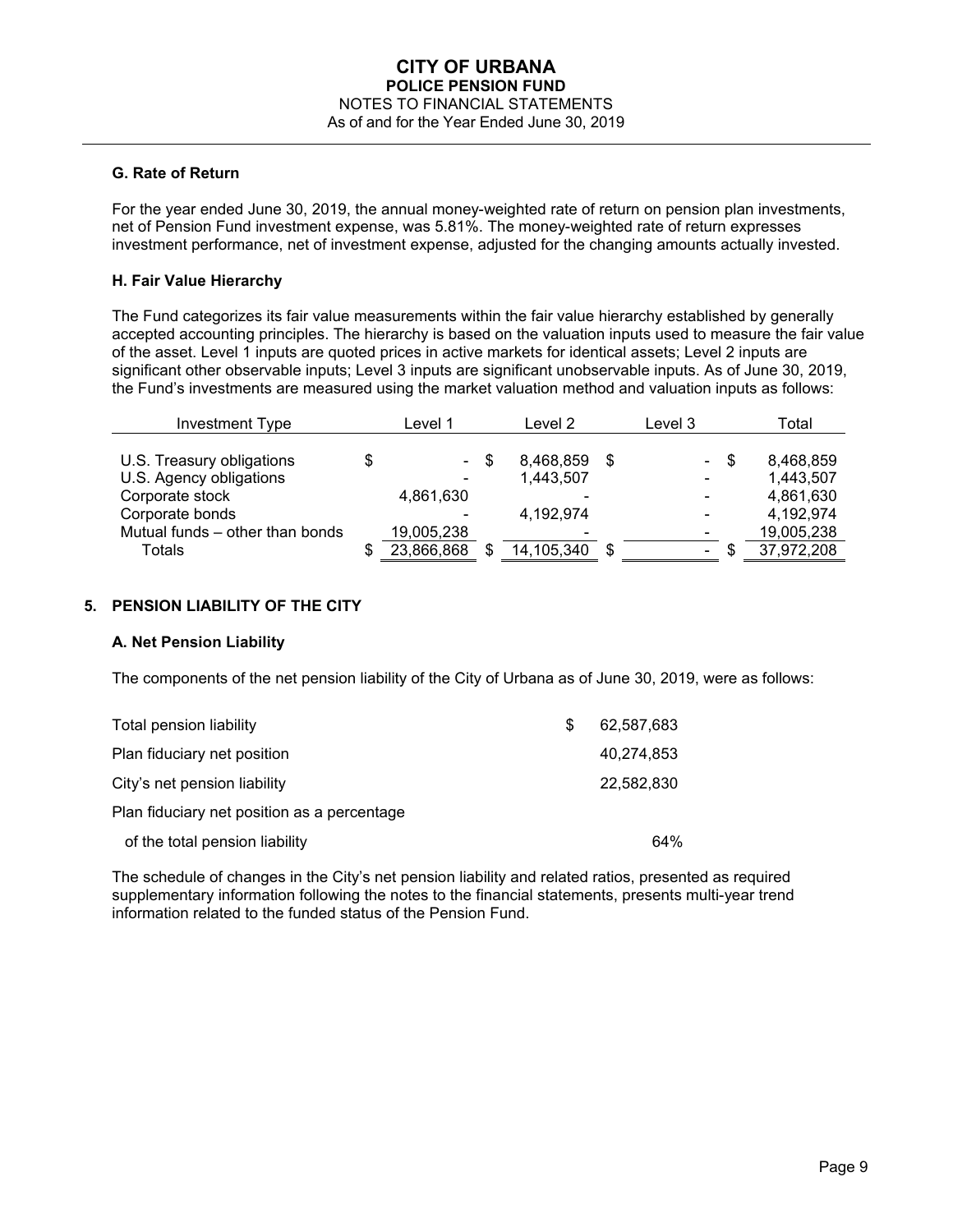#### **B. Actuarial Assumptions**

The total pension liability above was determined by an actuarial valuation performed as of June 30, 2019 using the following actuarial methods and assumptions:

| Actuarial valuation date   | June 30, 2018    |
|----------------------------|------------------|
| Actuarial cost method      | Entry-age normal |
| Actuarial assumptions:     |                  |
| Projected salary increases | $2.50 - 4.25%$   |
| Inflation                  | 2.50%            |
| Interest rate              | 7.00%            |
| Cost-of-living adjustments | 2.50%            |
| Asset valuation method     | Market value     |

Mortality rates were based on the RP-2014 Adjusted for Plan Status, Collar, and Illinois Public Pension Data, as appropriate.

#### **C. Discount Rate**

The discount rate used to measure the total pension liability for the Plan was 7.00%, the same as the prior valuation. The projection of cash flows used to determine the discount rate assumed that member contributions will be made at the current contribution rate and that City contributions will be made at rates equal to the difference between actuarially determined contribution rates and the member rate. Based on those assumptions, the Pension Fund's fiduciary net position was projected to be available to make all projected future benefit payments of current plan members. Therefore, the long-term expected rate of return on pension plan investments was applied to all periods of projected benefit payments to determine the total pension liability.

#### **D. Discount Rate Sensitivity**

The following is a sensitivity analysis of the net pension liability to changes in the discount rate. The table below presents the pension liability of the City calculated using the discount rate of 7.00% as well as what the net pension liability would be if it were to be calculated using a discount rate that is 1 percentage point lower (6.00%) or 1 percentage point higher (8.00%) than the current rate:

|                       | 1% Decrease  | Current       | 1% Increase  |
|-----------------------|--------------|---------------|--------------|
|                       | $(6.00\%)$   | Discount Rate | $(8.00\%)$   |
|                       |              |               |              |
| Net pension liability | \$31,605,572 | \$22,582,830  | \$15,277,268 |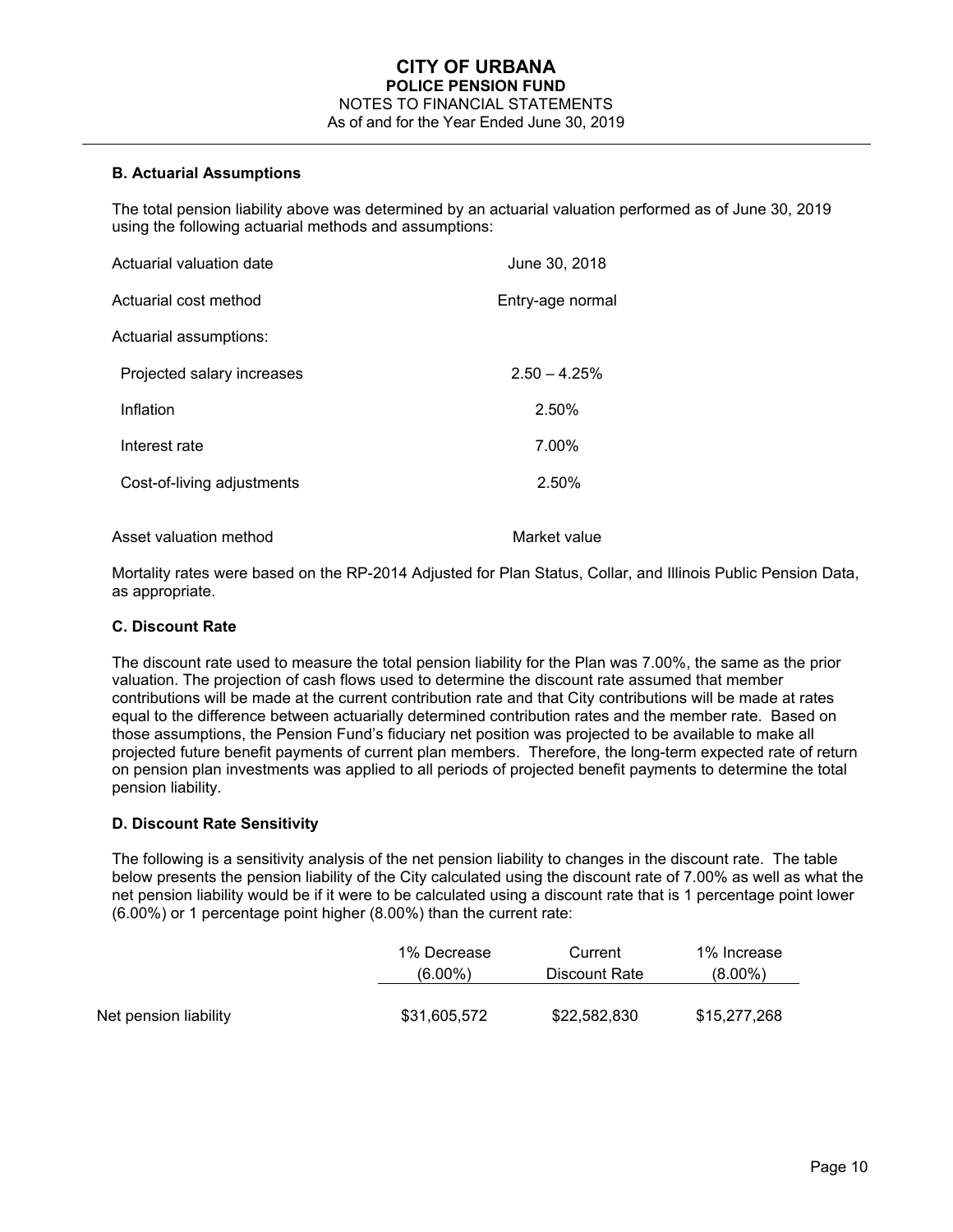#### SCHEDULE OF CHANGES IN THE CITY'S NET PENSION LIABILITY

AND RELATED RATIOS

Last Six Fiscal Years

|                                                                               | 2014               | 2015             |                           | 2016          |
|-------------------------------------------------------------------------------|--------------------|------------------|---------------------------|---------------|
| <b>Total pension liability</b>                                                |                    |                  |                           |               |
| Service cost                                                                  | \$<br>1,202,918    | \$<br>1,194,543  | \$                        | 1,085,728     |
| Interest                                                                      | 3,084,785          | 3,228,731        |                           | 3,541,423     |
| Differences between expected and actual experience                            | (136, 267)         | (610, 133)       |                           | (4,005,503)   |
| Changes of assumptions                                                        |                    | 1,761,301        |                           | 1,937,667     |
| Benefit payments, including refunds of member                                 |                    |                  |                           |               |
| contributions                                                                 | (1,971,517)        | (2,209,086)      |                           | (2, 196, 232) |
| Net change in total pension liability                                         | 2,179,919          | 3,365,356        |                           | 363,083       |
| <b>Total pension liability - beginning</b>                                    | 45,058,874         | 47,238,793       |                           | 50,604,149    |
| Total pension liability - ending (a)                                          | \$<br>47,238,793   | \$<br>50,604,149 | \$                        | 50,967,232    |
| Plan fiduciary net position                                                   |                    |                  |                           |               |
| <b>Employer contributions</b>                                                 | \$<br>2,254,203    | \$<br>1,850,383  | $\boldsymbol{\mathsf{S}}$ | 1,396,843     |
| Employee contributions                                                        | 393,954            | 416,575          |                           | 444,105       |
| Contributions - other                                                         |                    |                  |                           |               |
| Net investment income                                                         | 3,673,877          | 632,290          |                           | 861,378       |
| Benefit payments, including refunds of member                                 |                    |                  |                           |               |
| contributions                                                                 | (1,971,517)        | (2,209,086)      |                           | (2, 196, 232) |
| Administration                                                                | (33,074)           | (33, 421)        |                           | (60, 788)     |
| Net change in plan fiduciary net position                                     | 4,317,443          | 656,741          |                           | 445,306       |
| Plan fiduciary net position - beginning                                       | 29,542,951         | 33,860,394       |                           | 34,517,135    |
| Plan fiduciary net position - ending (b)                                      | 33,860,394         | \$<br>34,517,135 | \$                        | 34,962,441    |
| City's net pension liability - ending (a) - (b)                               | \$<br>13,378,399   | \$<br>16,087,014 | \$                        | 16,004,791    |
|                                                                               |                    |                  |                           |               |
| Plan fiduciary net position as a percentage of<br>the total pension liability | 71.68%             | 68.21%           |                           | 68.60%        |
| Covered-employee payroll                                                      | \$<br>4,124,684 \$ | 4,111,495 \$     |                           | 4,481,382     |
| City's net pension liability as a percentage of<br>covered-employee payroll   | 324.35%            | 391.27%          |                           | 357.14%       |
| <b>Notes to Schedule:</b>                                                     |                    |                  |                           |               |

The Plan implemented GASB Statement No. 67 in fiscal year 2014. Information prior to fiscal year 2014 is not available.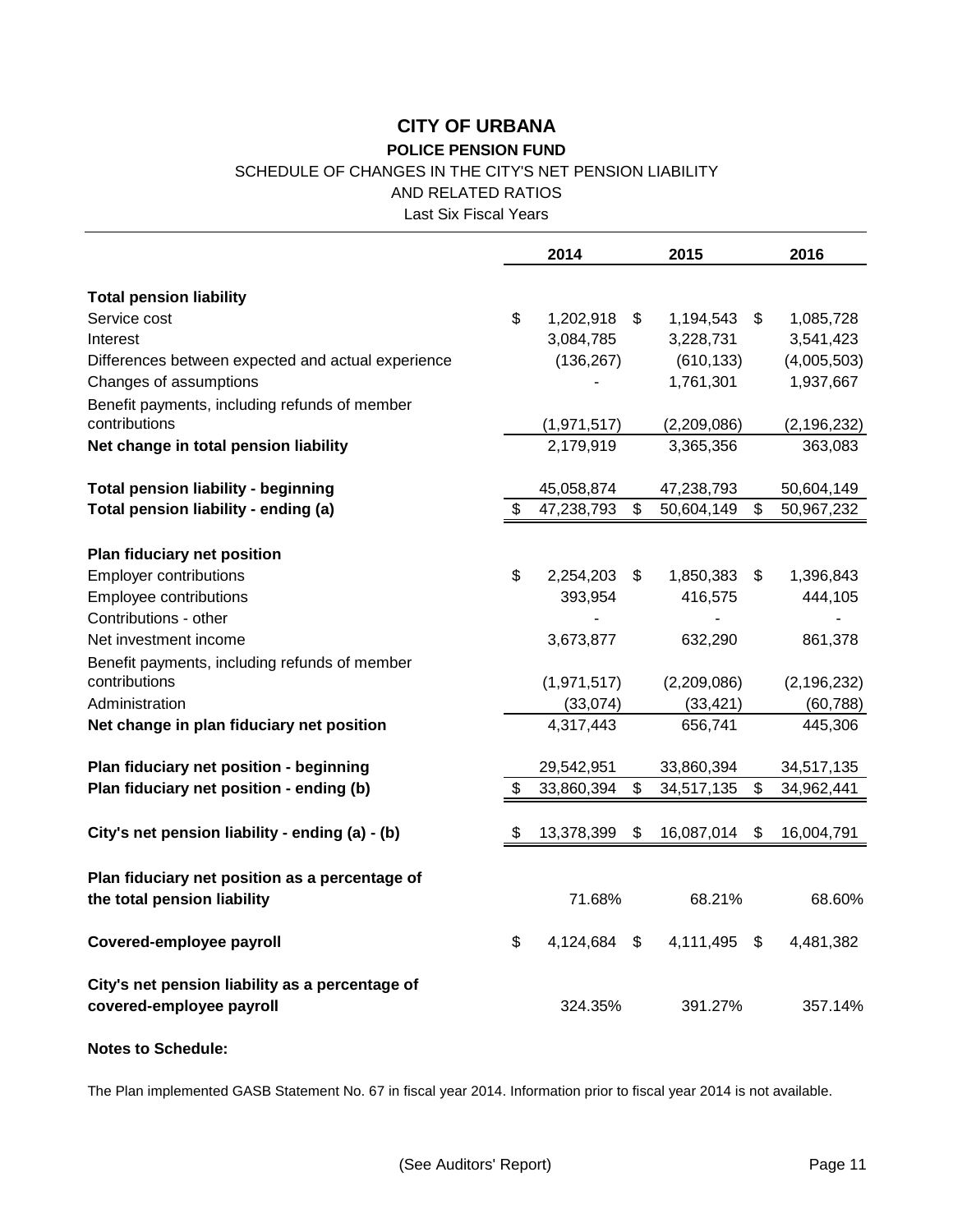| 2017                           | 2018 | 2019        |    |             |
|--------------------------------|------|-------------|----|-------------|
|                                |      |             |    |             |
| \$<br>1,053,158                | \$   | 1,126,879   | \$ | 1,182,091   |
| 3,485,734                      |      | 3,919,160   |    | 4,093,197   |
| 4,777,112                      |      |             |    |             |
| (613, 367)                     |      | 186,905     |    | 515,012     |
| (2,342,051)                    |      | (2,679,667) |    | (2,813,712) |
| 6,360,586                      |      | 2,553,277   |    | 2,976,588   |
|                                |      |             |    |             |
| \$<br>50,967,232<br>57,327,818 | \$   | 57,327,818  | \$ | 59,881,095  |
|                                |      | 59,881,095  |    | 62,857,683  |
|                                |      |             |    |             |
| \$<br>1,230,207                | \$   | 1,263,112   | \$ | 1,035,976   |
| 442,500                        |      | 452,353     |    | 474,021     |
|                                |      |             |    | 120,990     |
| 3,356,407                      |      | 2,659,165   |    | 2,227,519   |
| (2,342,051)                    |      | (2,679,667) |    | (2,813,712) |
| (54, 146)                      |      | (22, 701)   |    | (37, 561)   |
| 2,632,917                      |      | 1,672,262   |    | 1,007,233   |
|                                |      |             |    |             |
| 34,962,441                     |      | 37,595,358  |    | 39,267,620  |
| \$<br>37,595,358               | \$   | 39,267,620  | \$ | 40,274,853  |
|                                |      |             |    |             |
| \$<br>19,732,460               | \$   | 20,613,475  | \$ | 22,582,830  |
|                                |      |             |    |             |
| 65.58%                         |      | 65.58%      |    | 64.07%      |
| \$<br>4,597,710                | \$   | 4,564,608   | \$ | 4,712,958   |
|                                |      |             |    |             |
| 429.18%                        |      | 451.59%     |    | 479.16%     |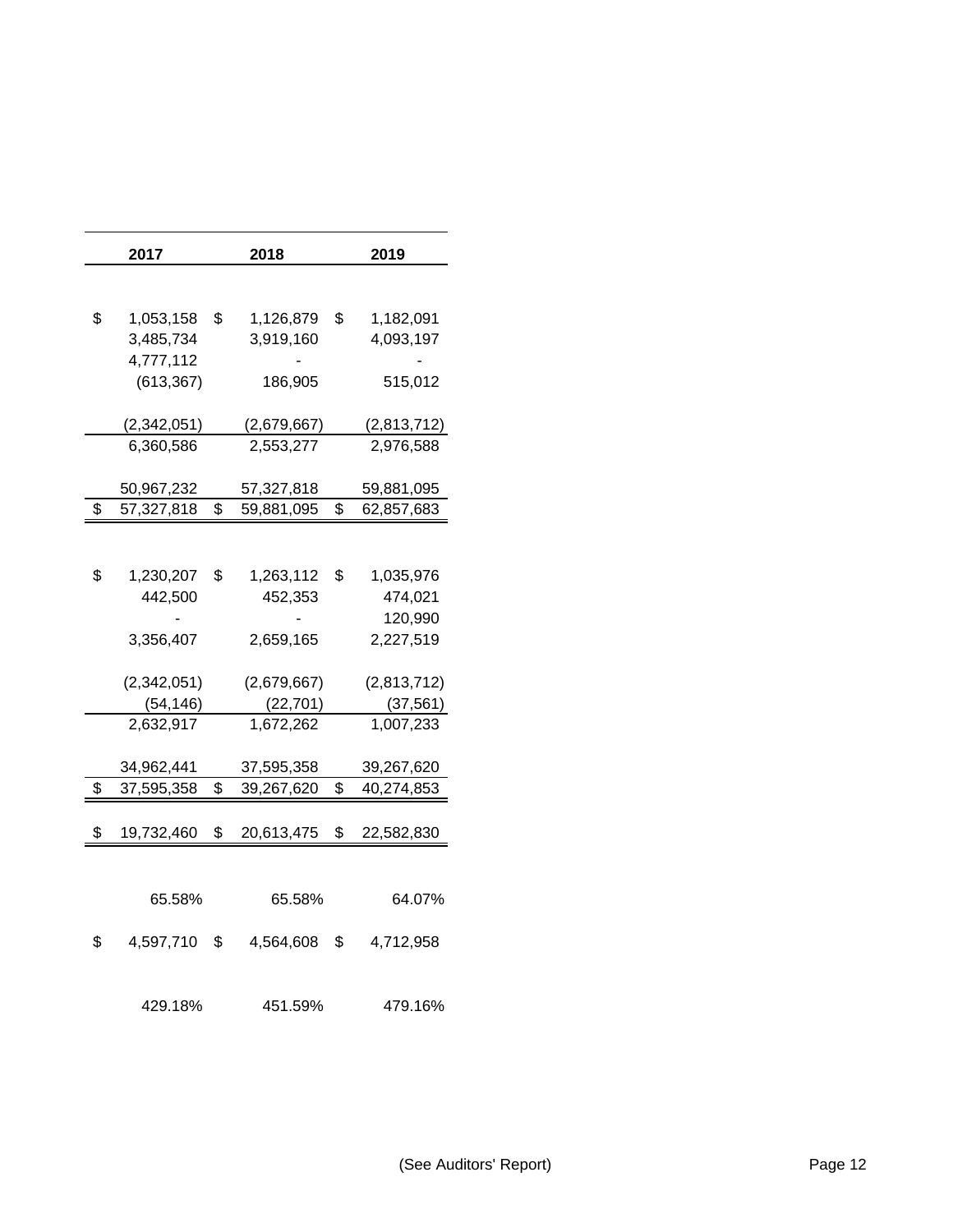#### SCHEDULE OF EMPLOYER CONTRIBUTIONS

Last Ten Fiscal Years

|                                                                         | 2010 |            |    | 2011       |                | 2012      |     | 2013      |  |
|-------------------------------------------------------------------------|------|------------|----|------------|----------------|-----------|-----|-----------|--|
| Actuarially determined contribution                                     | \$   | 1,381,577  | \$ | 1,500,579  | $\mathfrak{S}$ | 1,524,579 | \$  | 1,648,164 |  |
| Contributions in relation to the<br>actuarially determined contribution |      | 1,783,576  |    | 1,981,806  |                | 1,980,275 |     | 2,138,159 |  |
| Contribution deficiency (excess)                                        | \$   | (401, 999) | S. | (481, 227) |                | (455,696) | \$. | (489,995) |  |
| Covered-employee payroll                                                | \$   | 3.485.147  | \$ | 3,547,806  | \$             | 3,859,220 | \$  | 3,972,920 |  |
| Contributions as a percentage of<br>covered-employee payroll            |      | 51.18%     |    | 55.86%     |                | 51.31%    |     | 53.82%    |  |

#### **Notes to Schedule:**

Methods and assumptions used to determine contribution rates:

| Actuarial cost method         | Projected unit credit                                                                          |
|-------------------------------|------------------------------------------------------------------------------------------------|
| Amortization method           | Level percentage of pay, closed                                                                |
| Remaining amortization period | 23 years                                                                                       |
| Asset valuation method        | 5-year smoothed market                                                                         |
| Inflation                     | 2.50%                                                                                          |
| Salary increases              | $2.50\% - 4.25\%$                                                                              |
| Investment rate of return     | 7.00%, including inflation, net of investment expenses                                         |
| Mortality                     | RP-2014 Adjusted for Plan Status, Collar, and Illinois Public<br>Pension Data, as appropriate. |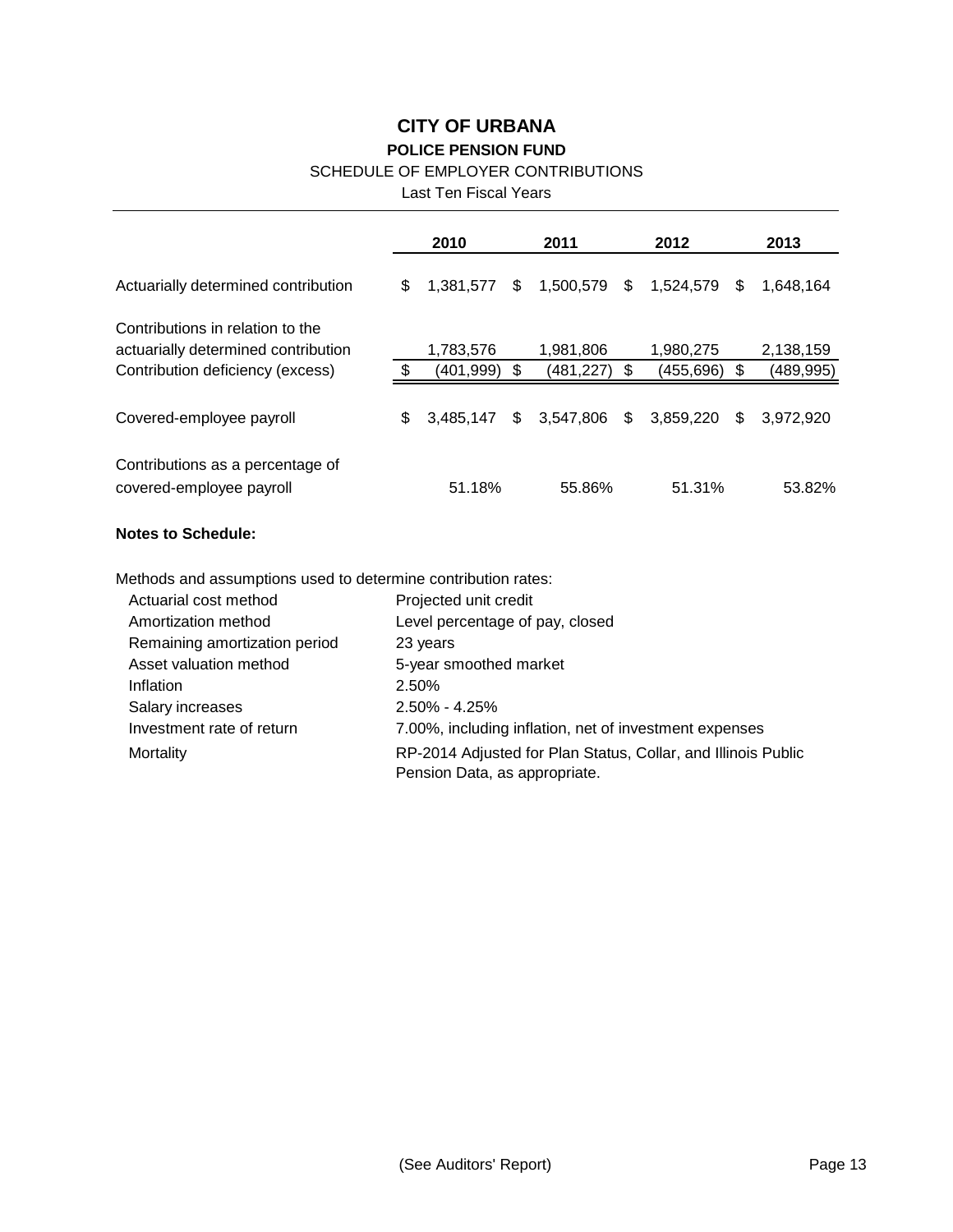| 2014                          | 2015                         | 2016                       |                | 2017                 | 2018                         | 2019                       |
|-------------------------------|------------------------------|----------------------------|----------------|----------------------|------------------------------|----------------------------|
| \$<br>1,642,577               | \$<br>1,642,577              | \$<br>1,619,190            |                | \$1,721,661          | \$<br>1,202,926              | \$<br>1.376.311            |
| \$<br>2,254,203<br>(611, 626) | \$<br>1,850,383<br>(207,806) | \$<br>1,396,843<br>222,347 | \$             | 1,230,207<br>491,454 | \$<br>1,263,112<br>(60, 186) | \$<br>1,035,976<br>340,335 |
| \$<br>4,124,681               | \$<br>4,111,495              | \$<br>4,481,382            | $\mathfrak{S}$ | 4,597,710            | \$<br>4,564,608              | \$<br>4,712,958            |
| 54.65%                        | 45.01%                       | 31.17%                     |                | 26.76%               | 27.67%                       | 21.98%                     |